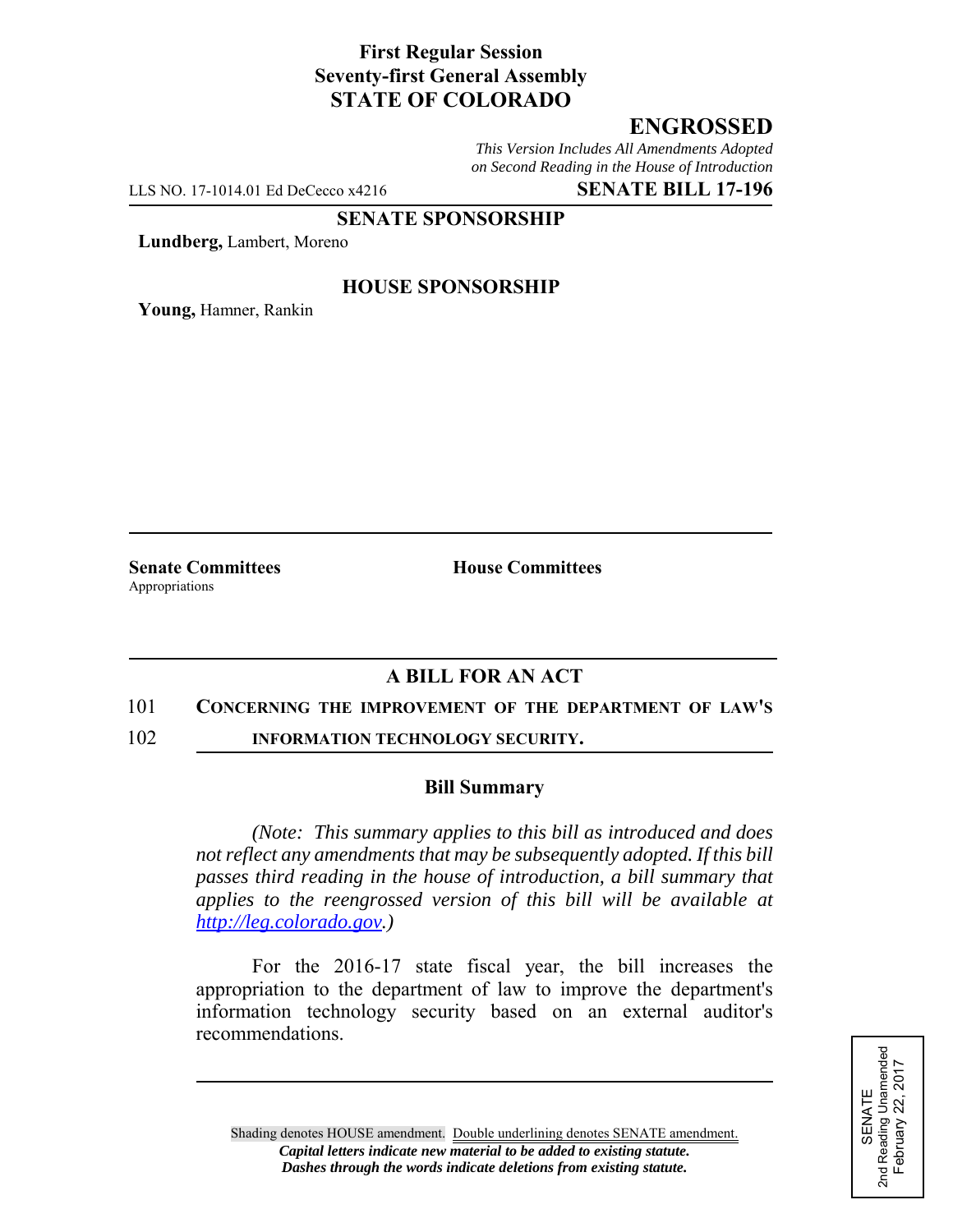- *Be it enacted by the General Assembly of the State of Colorado:*
- **SECTION 1. Appropriation to the department of law for the**
- **fiscal year beginning July 1, 2016.** In Session Laws of Colorado 2016,
- section 2 of chapter 385, (HB 16-1405), **amend** Part X (1) as follows:
- Section 2. **Appropriation.**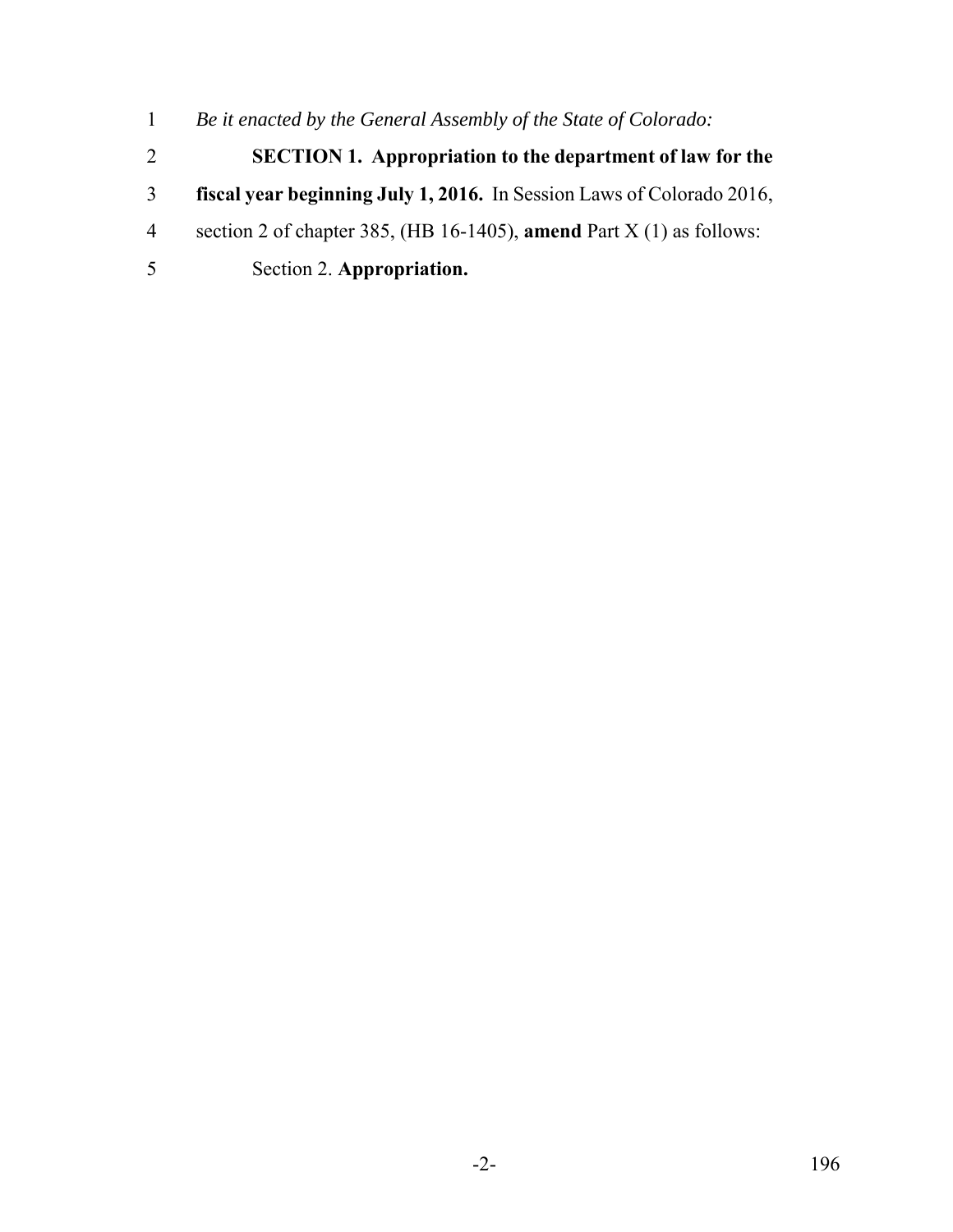|                         |                                  |                            |              | APPROPRIATION FROM            |                                                 |             |                      |                                       |                                |  |
|-------------------------|----------------------------------|----------------------------|--------------|-------------------------------|-------------------------------------------------|-------------|----------------------|---------------------------------------|--------------------------------|--|
|                         |                                  | ITEM &<br><b>SUBTOTAL</b>  | <b>TOTAL</b> | <b>GENERAL</b><br><b>FUND</b> | <b>GENERAL</b><br>${\rm FUND}$<br><b>EXEMPT</b> |             | CASH<br><b>FUNDS</b> | <b>REAPPROPRIATED</b><br><b>FUNDS</b> | <b>FEDERAL</b><br><b>FUNDS</b> |  |
|                         |                                  | $\mathbb S$<br>$\mathbb S$ |              | $\mathbb S$                   | $\mathbb S$                                     | $\mathbb S$ |                      | $\mathbb S$                           | $\mathbb{S}$                   |  |
| $\mathbf{1}$            |                                  |                            |              |                               | <b>PART X</b>                                   |             |                      |                                       |                                |  |
| $\overline{c}$          |                                  |                            |              |                               | <b>DEPARTMENT OF LAW</b>                        |             |                      |                                       |                                |  |
| $\overline{\mathbf{3}}$ |                                  |                            |              |                               |                                                 |             |                      |                                       |                                |  |
| $\overline{4}$          | (1) ADMINISTRATION               |                            |              |                               |                                                 |             |                      |                                       |                                |  |
| 5                       | Personal Services                | 3,805,907                  |              |                               |                                                 |             |                      | 3,805,907 <sup>a</sup>                |                                |  |
| 6                       |                                  |                            |              |                               |                                                 |             |                      | $(46.2$ FTE)                          |                                |  |
| $\overline{7}$          | Office of Community              |                            |              |                               |                                                 |             |                      |                                       |                                |  |
| $8\,$                   | Engagement                       | 657,116                    |              | 642,116                       |                                                 |             | $15,000^{\rm b}$     |                                       |                                |  |
| $\overline{9}$          |                                  |                            |              | $(6.0$ FTE)                   |                                                 |             |                      |                                       |                                |  |
| $10\,$                  | Health, Life, and Dental         | 3,789,903                  |              | 1,014,768                     |                                                 |             | 450,192 <sup>c</sup> | $2,234,782$ <sup>d</sup>              | $90,161(I)^e$                  |  |
| 11                      | Short-term Disability            | 75,164                     |              | 20,214                        |                                                 |             | $8,464^{\circ}$      | $44,602$ <sup>d</sup>                 | $1,884(I)^e$                   |  |
| $12\,$                  | S.B. 04-257 Amortization         |                            |              |                               |                                                 |             |                      |                                       |                                |  |
| 13                      | <b>Equalization Disbursement</b> | 1,898,869                  |              | 510,666                       |                                                 |             | 213,828 <sup>c</sup> | 1,126,779 <sup>d</sup>                | $47,596(1)^e$                  |  |

-3-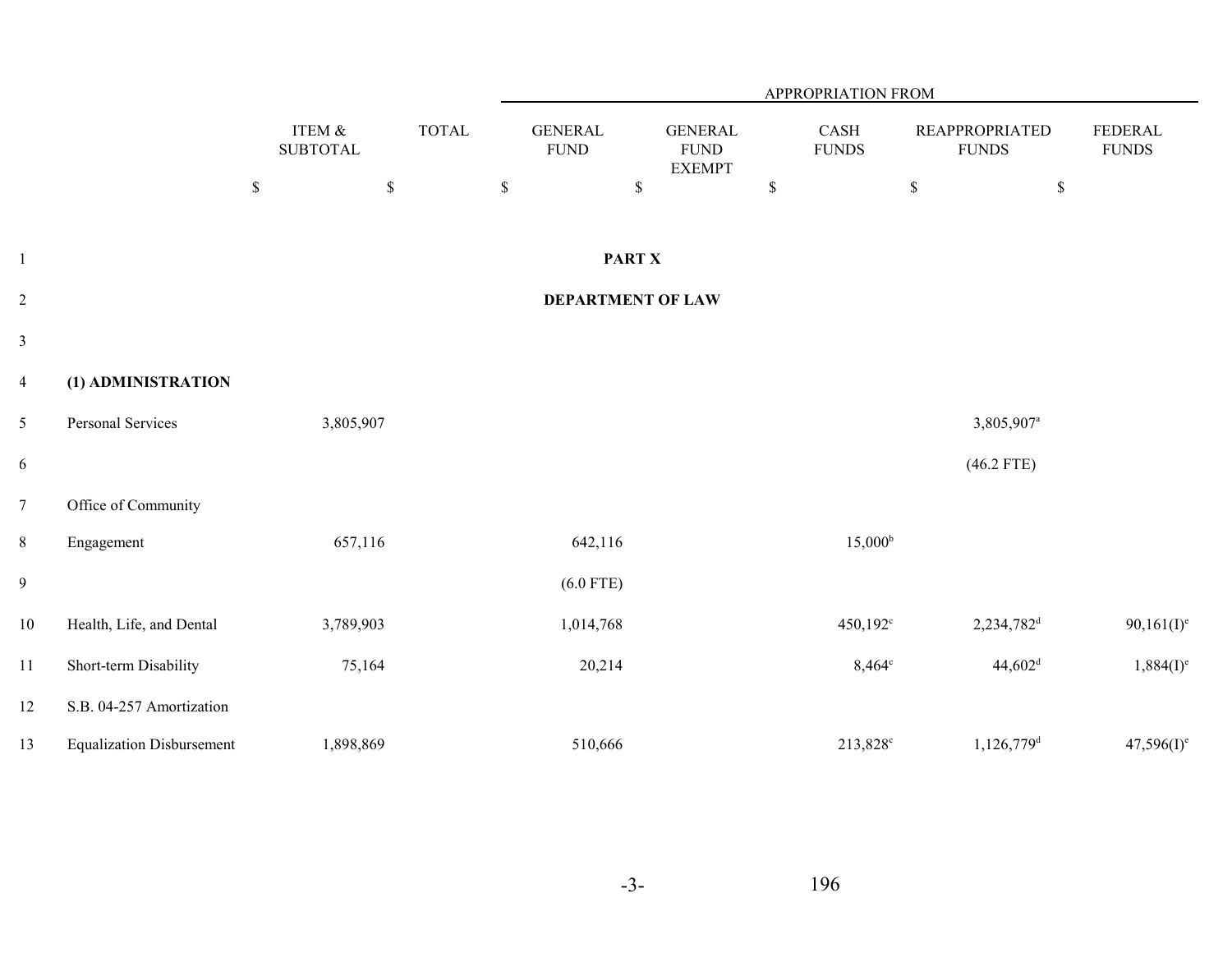|                 |                              |                            |              | APPROPRIATION FROM            |                                                |                       |                                       |                                |  |  |
|-----------------|------------------------------|----------------------------|--------------|-------------------------------|------------------------------------------------|-----------------------|---------------------------------------|--------------------------------|--|--|
|                 |                              | ITEM &<br><b>SUBTOTAL</b>  | <b>TOTAL</b> | <b>GENERAL</b><br><b>FUND</b> | <b>GENERAL</b><br><b>FUND</b><br><b>EXEMPT</b> | CASH<br><b>FUNDS</b>  | <b>REAPPROPRIATED</b><br><b>FUNDS</b> | <b>FEDERAL</b><br><b>FUNDS</b> |  |  |
|                 |                              | $\mathbb S$<br>$\mathbb S$ |              | $\mathbb S$<br>$\mathbb S$    |                                                | $\mathbb{S}$          | $\mathbb S$                           | $\mathbb S$                    |  |  |
| $\mathbf{1}$    | S.B. 06-235 Supplemental     |                            |              |                               |                                                |                       |                                       |                                |  |  |
| $\overline{c}$  | Amortization Equalization    |                            |              |                               |                                                |                       |                                       |                                |  |  |
| $\mathfrak{Z}$  | Disbursement                 | 1,879,090                  |              | 505,347                       |                                                | $211,601^c$           | $1,115,042$ <sup>d</sup>              | $47,100(I)^e$                  |  |  |
| $\overline{4}$  | Salary Survey for Classified |                            |              |                               |                                                |                       |                                       |                                |  |  |
| 5               | Employees                    | 8,276                      |              | 1,861                         |                                                | $857^{\circ}$         | 5,558 <sup>d</sup>                    |                                |  |  |
| 6               | Workers' Compensation        | 101,393                    |              | 28,528                        |                                                | $11,694^c$            | 58,446 <sup>d</sup>                   | $2,725(I)^e$                   |  |  |
| $7\phantom{.0}$ | Attorney Registration and    |                            |              |                               |                                                |                       |                                       |                                |  |  |
| $8\,$           | Continuing Legal Education   | 135,280                    |              | 32,680                        |                                                | $4,275^{\circ}$       | $96,900$ <sup>d</sup>                 | $1,425(I)^e$                   |  |  |
| 9               | <b>Operating Expenses</b>    | 202,850                    |              |                               |                                                |                       | 202,850 <sup>a</sup>                  |                                |  |  |
| 10              | Legal Services for 411 hours | 39,066                     |              | 19,010                        |                                                | $20,056$ <sup>f</sup> |                                       |                                |  |  |
| 11              | Administrative Law Judge     |                            |              |                               |                                                |                       |                                       |                                |  |  |
| 12              | Services                     | 1,602                      |              |                               |                                                | $1,602^{\circ}$       |                                       |                                |  |  |
| 13              | Payment to Risk Management   |                            |              |                               |                                                |                       |                                       |                                |  |  |
| 14              | and Property Funds           | 253,820                    |              | 71,416                        |                                                | $29,271$ c            | $146,310$ <sup>d</sup>                | $6,823(I)^e$                   |  |  |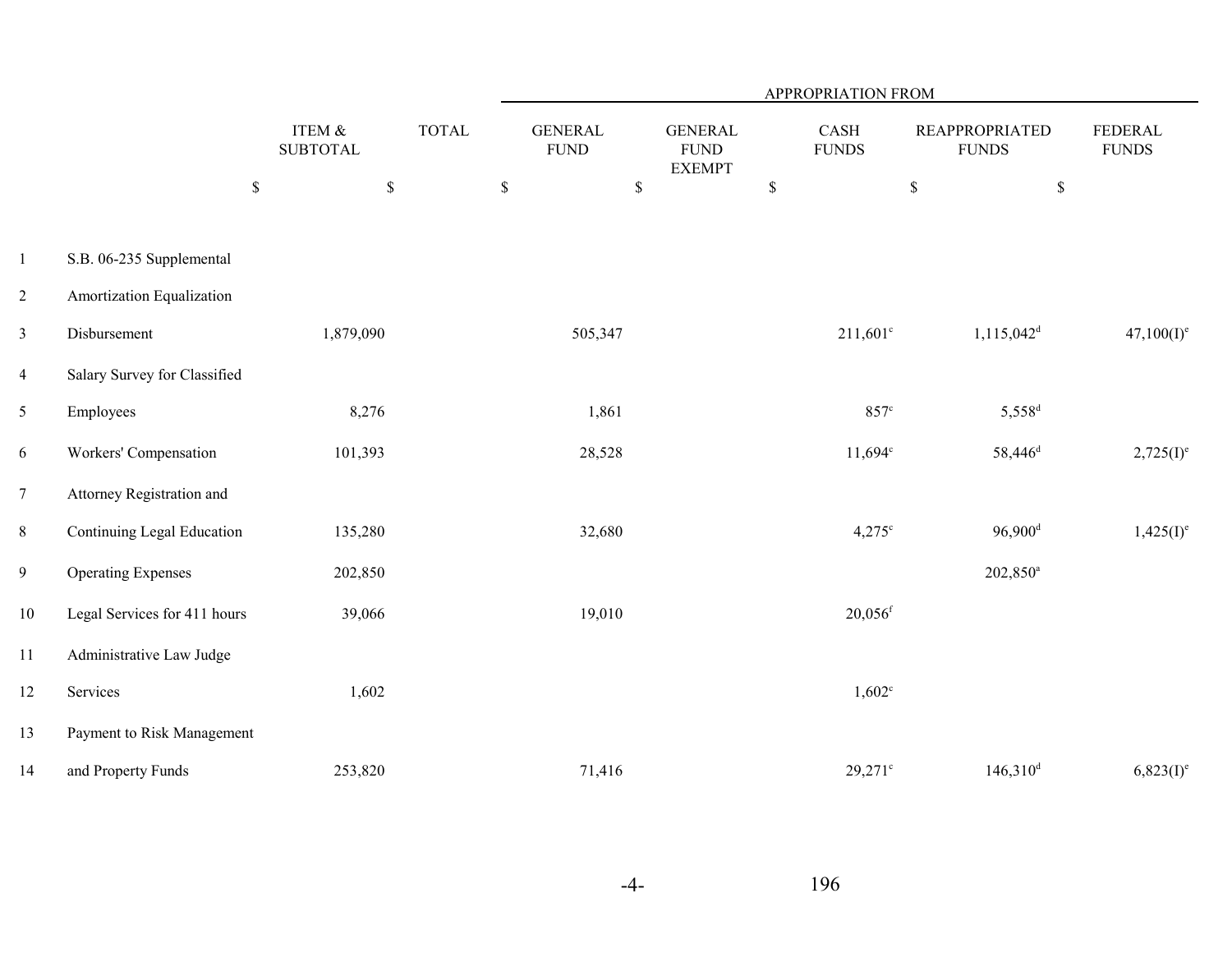|                |                                     |                           |              | APPROPRIATION FROM            |                                                 |             |                       |                                       |                               |  |
|----------------|-------------------------------------|---------------------------|--------------|-------------------------------|-------------------------------------------------|-------------|-----------------------|---------------------------------------|-------------------------------|--|
|                |                                     | ITEM &<br><b>SUBTOTAL</b> | <b>TOTAL</b> | <b>GENERAL</b><br><b>FUND</b> | <b>GENERAL</b><br>${\rm FUND}$<br><b>EXEMPT</b> |             | CASH<br><b>FUNDS</b>  | <b>REAPPROPRIATED</b><br><b>FUNDS</b> | <b>FEDERAL</b><br>$\rm FUNDS$ |  |
|                | $\mathbb S$                         | $\mathbb S$               | $\mathbb S$  | $\mathbb S$                   |                                                 | $\mathbb S$ |                       | $\mathbb S$                           | $\mathbb S$                   |  |
|                |                                     |                           |              |                               |                                                 |             |                       |                                       |                               |  |
| $\mathbf{1}$   | Vehicle Lease Payments              | 45,411                    |              | 21,213                        |                                                 |             | $5,957^{\circ}$       | $17,566$ <sup>d</sup>                 | $675(I)^e$                    |  |
| $\overline{2}$ | <b>Information Technology Asset</b> |                           |              |                               |                                                 |             |                       |                                       |                               |  |
| $\mathfrak{Z}$ | Maintenance                         | 645,206                   |              | 174,663                       |                                                 |             | $75,291$ <sup>e</sup> | $377,036$ <sup>d</sup>                | $18,216(f)^{\circ}$           |  |
| $\overline{4}$ |                                     | 789,982                   |              | 226,235                       |                                                 |             | 92,583 <sup>c</sup>   | $450,345$ <sup>d</sup>                | $20,819(I)^e$                 |  |
| 5              | Ralph L. Carr Colorado              |                           |              |                               |                                                 |             |                       |                                       |                               |  |
| 6              | Judicial Center Leased Space        | 3,202,517                 |              | 890,498                       |                                                 |             | 359,473 <sup>c</sup>  | 1,865,577 <sup>d</sup>                | $86,969(I)^e$                 |  |
| $\overline{7}$ | Payments to OIT                     | 239,473                   |              | 66,554                        |                                                 |             | $26,914^c$            | 139,502 <sup>d</sup>                  | $6,503(1)^e$                  |  |
| 8              | <b>CORE Operations</b>              | 62,453                    |              | 17,572                        |                                                 |             | $7,202^{\circ}$       | $36,001$ <sup>d</sup>                 | $1,678(I)^e$                  |  |
| 9              | <b>Attorney General</b>             |                           |              |                               |                                                 |             |                       |                                       |                               |  |
| $10\,$         | Discretionary Fund                  | 5,000                     |              | 5,000                         |                                                 |             |                       |                                       |                               |  |
| 11             |                                     |                           | 17,048,396   |                               |                                                 |             |                       |                                       |                               |  |
| 12             |                                     |                           | 17, 193, 172 |                               |                                                 |             |                       |                                       |                               |  |
| 13             |                                     |                           |              |                               |                                                 |             |                       |                                       |                               |  |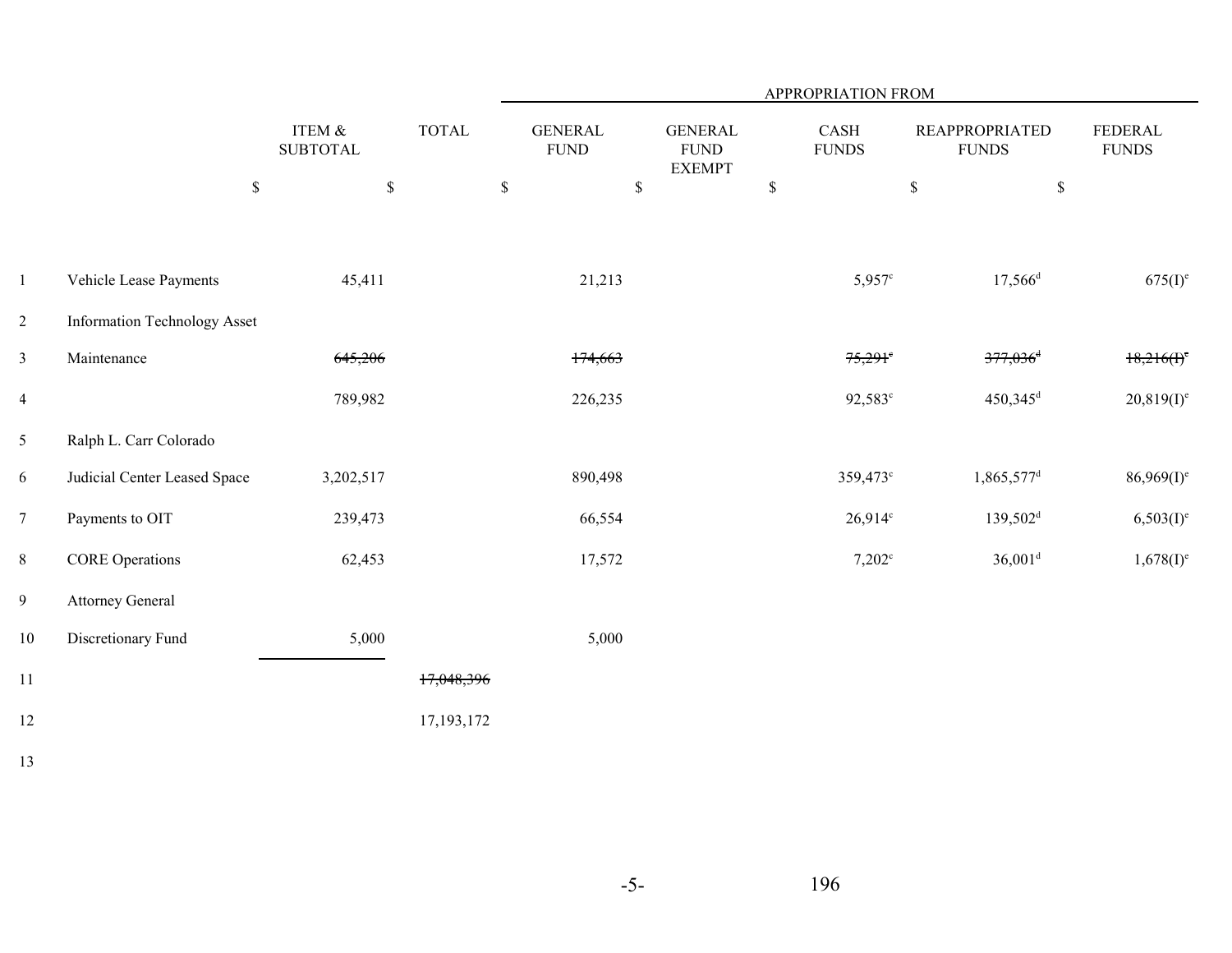|                 |              |                | APPROPRIATION FROM |              |                |              |  |  |  |  |
|-----------------|--------------|----------------|--------------------|--------------|----------------|--------------|--|--|--|--|
|                 |              |                |                    |              |                |              |  |  |  |  |
| ITEM &          | <b>TOTAL</b> | <b>GENERAL</b> | GENERAL            | CASH         | REAPPROPRIATED | FEDERAL      |  |  |  |  |
| <b>SUBTOTAL</b> |              | <b>FUND</b>    | <b>FUND</b>        | <b>FUNDS</b> | <b>FUNDS</b>   | <b>FUNDS</b> |  |  |  |  |
|                 |              |                | <b>EXEMPT</b>      |              |                |              |  |  |  |  |
|                 |              |                |                    |              |                |              |  |  |  |  |

<sup>a</sup> Of these amounts, \$3,893,198 shall be from departmental indirect cost recoveries or the Indirect Costs Excess Recovery Fund created in Section 24-75-1401 (2), C.R.S., and \$115,559 2shall be from statewide indirect cost recoveries or the Indirect Costs Excess Recovery Fund created in Section 24-75-1401 (2), C.R.S.

 $\beta$  This amount shall be from the Safe2Tell Cash Fund created in Section 24-31-610 (1), C.R.S.

<sup>4</sup> These amounts shall be from various sources of cash funds. Of these amounts,  $\frac{$108,352}{112,437}$  [12,437(I) shall be from custodial money. Pursuant to Section 24-31-108 (3), C.R.S.,

5custodial money received by the Attorney General are not subject to annual appropriation but the expenditure of such money may be indicated in the annual general appropriation act.

6Expenditures from custodial money do not constitute fiscal year spending for the purposes of Section 20 of Article X of the State Constitution.

<sup>d</sup> These amounts shall be from various sources of reappropriated funds.

e 8 These amounts shall be from the federal Medicaid Fraud Control Program administered by the U.S. Department of Health and Human Services and are shown for informational purposes

9only.

f 10 This amount shall be from the P.O.S.T. Board Cash Fund created in Section 24-31-303 (2) (b), C.R.S.

11

#### 12**TOTALS PART X**

| 13 | (LAW) | \$77,471,983 | \$15,003,005 | $$15,612,031$ <sup>*</sup> | <del>\$45,073,913</del> <sup>b</sup> | $$1,783,034^{\circ}$ |
|----|-------|--------------|--------------|----------------------------|--------------------------------------|----------------------|
| 14 |       | \$77,616,759 | \$15,054,577 | $$15,629,323$ <sup>a</sup> | $$45,147,222^b$                      | $$1,785,637^{\circ}$ |
| 15 |       |              |              |                            |                                      |                      |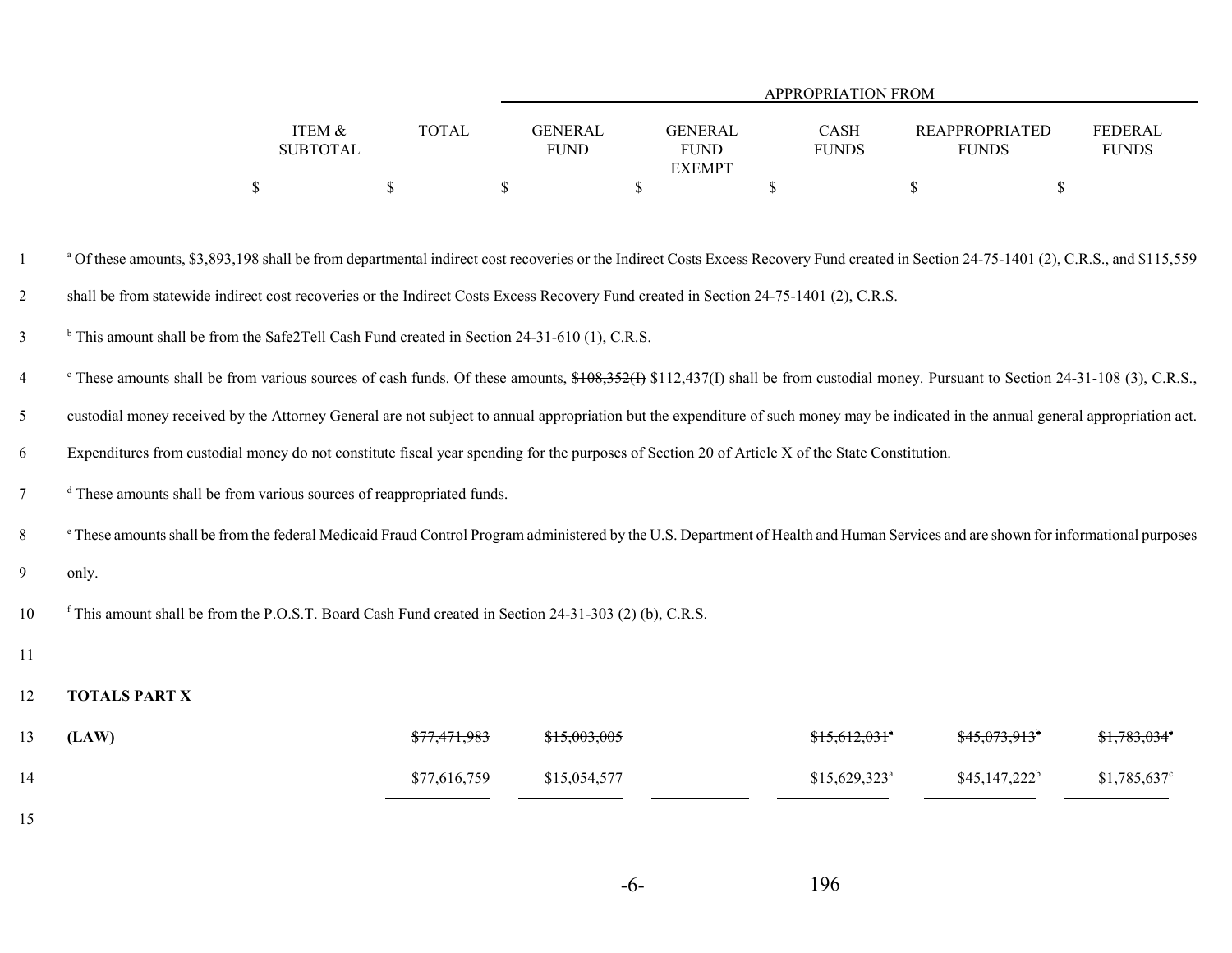|                 |                  | APPROPRIATION FROM |              |                       |              |  |  |  |  |
|-----------------|------------------|--------------------|--------------|-----------------------|--------------|--|--|--|--|
|                 |                  |                    |              |                       |              |  |  |  |  |
| ITEM &          | TOTAL<br>GENERAL | <b>GENERAL</b>     | <b>CASH</b>  | <b>REAPPROPRIATED</b> | FEDERAL      |  |  |  |  |
| <b>SUBTOTAL</b> | FUND             | <b>FUND</b>        | <b>FUNDS</b> | <b>FUNDS</b>          | <b>FUNDS</b> |  |  |  |  |
|                 |                  | <b>EXEMPT</b>      |              |                       |              |  |  |  |  |
|                 |                  |                    |              |                       |              |  |  |  |  |

<sup>a</sup> Of this amount,  $\frac{$1,270,269}{$1,274,354}$  contains an (I) notation.

 $b$  Of this amount, \$296,548 contains an (I) notation.

c 3 This amount contains an (I) notation.

4